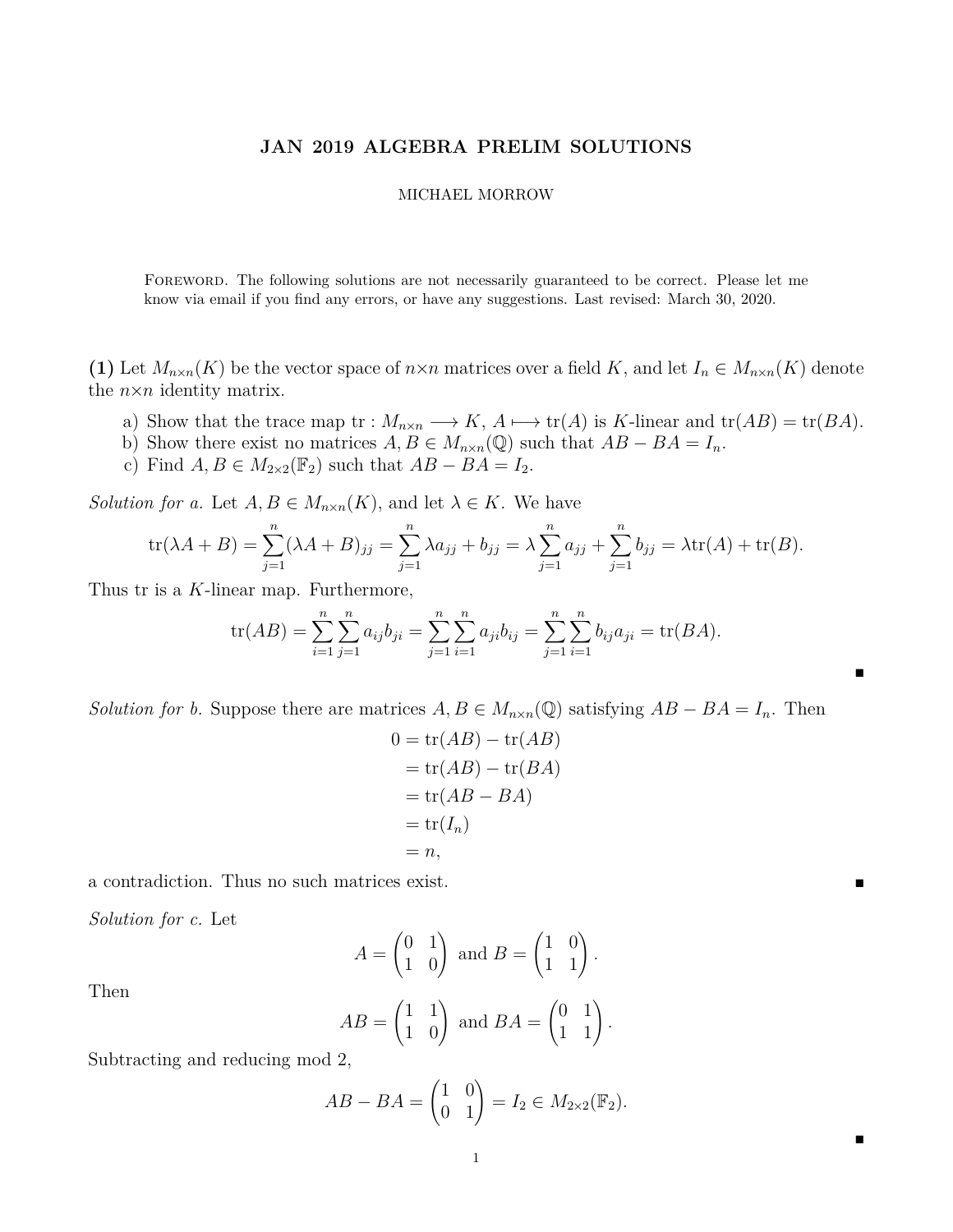(2) Let  $A \in M_{3\times3}(\mathbb{Q})$  have characteristic polynomial  $\chi_A(t) = t^3 + 3t^2 + 2t$ . Find the rank of *A*.

*Solution.* We have the factorization

$$
\chi_A(t) = t(t+1)(t+2),
$$

so the eigenvalues of *A* are  $0, -1, -2$ . Each eigenvalue has algebraic multiplicity 1, thus the corresponding geometric multiplicities are also 1 (geo. mult. is bounded above by alg. mult). So *A* is diagonalizable, therefore

$$
rank(A) = deg(\chi_A) - alg(\chi_A, 0) = 3 - 1 = 2.
$$

п

**(3)** Let *G* be a *p*-group. Suppose that *G* acts on a finite set *X* such that *p* does not divide |*X*|. Show that this action has a fixed point.

*Solution.* Let *n* be the number of fixed points. Since *G* is a *p*-group, the Fixed Point Lemma says that  $n \equiv |X| \mod p$ . Since p does not divide |X|, it cannot be the case that  $n = 0$ . Therefore, the action has at least one fixed point.

(4) Consider the symmetric group  $S_5$ .

- a) Show that there are exactly 20 distinct 3-cycles in  $S_5$ .
- b) Show that the 3-Sylow subgroups and the 5-Sylow subgroups of  $S_5$  are contained in the alternating group *A*5.
- c) Determine the number of 3-Sylow subgroups and the number of 5-Sylow subgroups in *S*5.

*Solution for a.* We have a formula for the number of  $k$ -cycles in  $S_n$ :

$$
m = \frac{n!}{k(n-k)!}
$$

Plugging in  $n = 5$  and  $k = 3$  yields  $m = 20$ .

*Solution for b.* We have  $|S_5| = 5 \cdot 4 \cdot 3 \cdot 2$ . Thus the 5-Sylow subgroups have order 5, and the 3-Sylow subgroups have order 3. Any 5-Sylow subgroup has the identity, and 4 elements of order 5. Since these elements are of odd order, they are even permutations. Hence they belong to *A*5. Similarly, all elements of any 3-Sylow subgroup belong to  $A_5$  as well.

*Solution for c.* By Sylow Theory,  $n_5 \equiv 1 \mod 5$ , and  $n_5$  divides  $4 \cdot 3 \cdot 2 = 24$ . So  $n_5 = 1$  or  $n_5 = 6$ . Suppose  $n_5 = 1$ . Then there is a unique normal 5-Sylow subgroup N contained in  $S_5$ . By part b, *N* is also contained in  $A_5$ , so *N* is normal in  $A_5$ . This is a contradiction, since  $A_5$  is simple. Thus  $n_5 = 6$ , so there are 6 5-Sylow subgroups in  $S_5$ . For the 3-Sylow subgroups,  $n_3 \equiv 1 \mod 3$ , and  $n_3$  divides  $5 \cdot 4 \cdot 2 = 40$ . Thus  $n_3 = 1, 4, 10$ , or 40. Note that any 3-cycle is contained in some 3-Sylow subgroup, and any element of order 3 must be a 3-cycle. Furthermore, any 3-Sylow subgroup contains 2 elements of order 3, so  $n_3 = 10$  by part a.

**(5)** Let *A* be a commutative ring, and let  $P \subset A$  be a prime ideal. For ideals  $I, J \subset A$  show that if *I* ∩ *J* ⊂ *P* then *I* ⊂ *P* or *J* ⊂ *P*.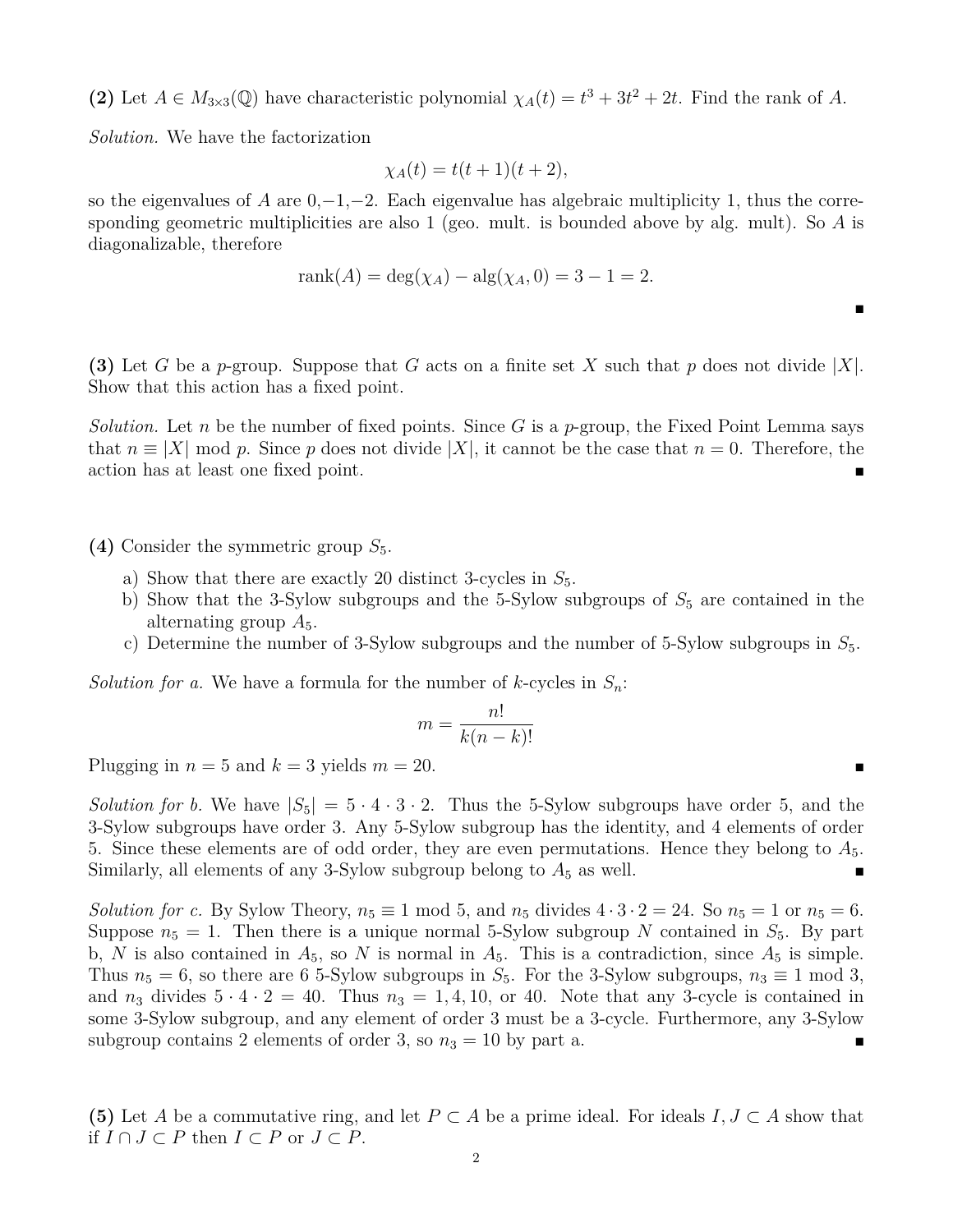*Solution.* Let  $I, J \subset A$  be ideals such that  $I \cap J \subset P$ , and assume  $J \not\subset P$ . Let  $x \in I$ , and let  $y \in J$ such that  $y \notin P$ . Then  $xy \in I$  and  $xy \in J$ , so  $xy \in P$ . Since P is a prime ideal, either  $x \in P$  or *y* ∈ *P*. We already know *y* ∉ *P*, so *x* ∈ *P*. Hence *I* ⊂ *P* and we're done.

**(6)** Let *R* and *S* be integral domains and let  $\varphi : R \to S$  be a surjective ring homomorphism (in particular,  $\varphi(1_R) = 1_S$ . Prove or find a counterexample to each of the following:

- a) If *R* is a PID then *S* is a PID.
- b) If *R* is a UFD then *S* is a UFD.

*Solution for a.* Let *R* be a PID. If  $\varphi$  is injective there is nothing to show, so assume ker  $\varphi \neq (0)$ . Since  $\varphi$  is surjective, the First Isomorphism Theorem tells us that *R*/ker  $\varphi \cong S$ . Since *S* is an integral domain, ker  $\varphi$  is a prime ideal in *R*. Since *R* is a PID, every non-zero prime ideal is a maximal ideal. Thus ker  $\varphi$  is maximal, so *S* is a field, hence a PID.

*Counterexample for b.* Let  $R = \mathbb{Z}[x]$ . Since  $\mathbb{Z}$  is a UFD, so is R. Let  $S = \mathbb{Z}[x]/(x^2 + 5)$ , and take  $\varphi$  to be the (surjective) canonical map  $p(x) \mapsto p(x) + (x^2 + 5)$ . It remains to show that *S* is not a UFD. We first observe the following isomorphism:

$$
\mathbb{Z}[\sqrt{-5}] \cong \mathbb{Z}[x] / (x^2 + 5)
$$

which may be verified using the map  $p(x) \mapsto p(x)$ ich may be verified using the map  $p(x) \mapsto p(\sqrt{-5})$  and the First Isomorphism Theorem. In which may be verified using the map  $p(x) \mapsto p(\sqrt{-5})$  and the First isomorphism Theorem. In<br>  $\mathbb{Z}[\sqrt{-5}]$  we have  $6 = 2 \cdot 3 = (1 + \sqrt{-5})(1 - \sqrt{-5})$ , which are honest factorizations since the only units in  $\mathbb{Z}[\sqrt{-5}]$  are  $\pm 1$ . Hence  $\mathbb{Z}[\sqrt{-5}]$  is not a UFD, so *S* is not a UFD.

(7) Let  $K = \mathbb{F}_3(t)$ , the field of rational functions over  $\mathbb{F}_3$ . Find a polynomial  $p(x) \in K[x]$  which is irreducible but not separable.

*Solution.* Let  $p(x) = x^3 - t \in K[x]$ . We first show  $p(x)$  is irreducible over  $\mathbb{F}_3[t]$ , then Gauss' Lemma will tell us that it's irreducible over *K* (recall that *K* is the field of fractions of  $\mathbb{F}_3[t]$ ). Note that (*t*) is a prime ideal in  $\mathbb{F}_3[t]$ . This is because if the product of any two polynomials is divisible by *t*, one of the factors must also be divisible by *t*. Therefore  $x^3 - t$  is irreducible over  $\mathbb{F}_3[t]$  using Eisenstein and the prime ideal (*t*). Finally,  $p(x)$  is not separable since  $p'(x) = 3x^2 = 0$  in  $K[x]$ since *K* is of characteristic 3.

**(8)** a) Find a Galois extension  $\mathbb{Q} \subset K$  with  $Gal(K/\mathbb{Q}) \cong \mathbb{Z}/3\mathbb{Z}$ . b) Find a Galois extension  $\mathbb{Q} \subset K$  with  $Gal(K/\mathbb{Q}) \cong \mathbb{Z}/3\mathbb{Z} \times \mathbb{Z}/3\mathbb{Z}$ .

*Solution for a.* We look at subfields of cyclotomic extensions. Consider the extension  $\mathbb{Q}(\zeta_7)$  where  $\zeta_7$  is some primitive  $7<sup>th</sup>$  root of unity. The Galois group of this extension is  $C_6$ , the cyclic group on 6 elements. Elements of this Galois group can be represented as automorphisms determined by  $\zeta_7 \mapsto \zeta_7^k$  for any  $1 \leq k \leq 6$ . Observe that the (complex conjugation) map  $\sigma : \zeta_7 \mapsto \zeta_7^6$  is of order 2, since  $\sigma^2$ :  $\zeta_7 \mapsto \zeta_7^{36} = \zeta_7$ . Thus  $\sigma$  generates a subgroup *N* of  $C_6$  of order 2, which is of index 3. Since  $C_6$  is cyclic, it is abelian, so  $N$  is normal. By the Fundamental Theorem of Galois Theory, *N* corresponds to a Galois extension  $\mathbb{Q} \subset K$  of degree 3. Such an extension has a Galois group of order 3, so Gal( $K/\mathbb{Q}$ ) ≅  $\mathbb{Z}/3\mathbb{Z}$ . To write down explicitly what *K* is, we note that *K* is the fixed field of *N*, and since  $\sigma$  fixes  $\zeta_7 + \zeta_7^6$ , we claim  $K \cong \mathbb{Q}(\zeta_7 + \zeta_7^6)$ . To verify this is correct, we need